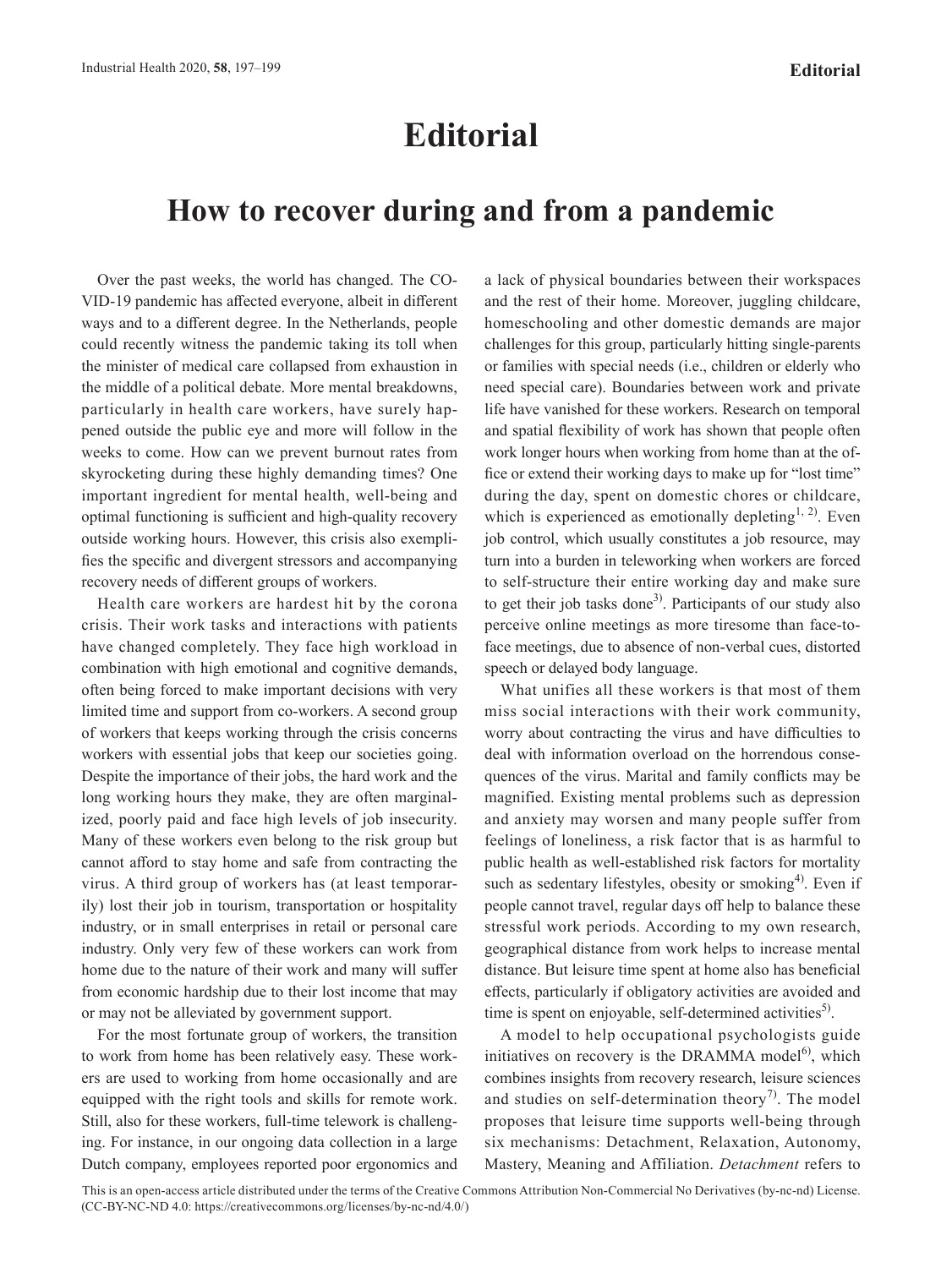mental disengagement from work-related tasks and can be achieved by creating mental and physical boundaries around one's work as well as engaging in physical activi-ties<sup>[8, 9](#page-2-3))</sup>. *Relaxation* refers to low levels of physical and mental activation combined with positive affect, experienced through activities such as massages, progressive muscle relaxation or a hot bath. *Autonomy*, i.e., a sense of having control over one's environment, can be achieved through purposely reserving certain periods of the day for enjoyable activities of one's own choice. Experiences of *Mastery* are sparked by leisure time spent on learning new skills (e.g., handicrafts, sports), hobby engagement or education (e.g., learning a language or about other topics of interest). *Meaning* is a hitherto under-researched mechanism in relation to recovery from job stress. But leisure research suggests that leisure activities that instigate a feeling of making a positive difference in the world such as volunteer work, creative activities which foster selfexpression, or leisure activities which empower oneself or others, help satisfying people's need for meaning<sup>[10](#page-2-4))</sup>. In a qualitative study in which researchers asked participants to imagine living their life as their "best possible self", they found that each DRAMMA mechanism was present in people's vision of living a good life<sup>[11\)](#page-2-5)</sup>.

Aligning with the idea that leisure time can be shaped according to people's needs, in our recently published Integrative Needs Model of Crafting<sup>12)</sup>, we describe how people can indeed proactively fulfill their psychological needs by crafting their various work- and non-work roles. This model is grounded in the idea that workers modify their thoughts, tasks, and relational ties to cultivate meaningful lives and positive identities in various life do-mains<sup>[13\)](#page-2-7)</sup>. More specifically, we propose that psychological needs reach across and connect different life domains, with some needs being more easily satisfied in a professional work identity than in a non-work identity. The work and the non-work context are key in enabling people to craft. Poorly designed jobs or a taxing home situation may prevent people from actively fulfilling their needs. Therefore, occupational health is a shared responsibility between different players. In addition to individual workers, also employers, governmental policies and managers are crucial in supporting worker's individual crafting efforts. In concrete terms, governments could increase childcare support for single-parents. Labor unions could collect and map difficulties that vulnerable workers may face and coordinate collective action to protect their rights and needs. Organizations could communicate understanding for the challenging situation, lower productivity expectations and

help workers setting work-private life boundaries. This can for example be achieved by recommending core working times, which are respected by managers, who refrain from connecting with team members outside the agreed working times.

This crisis also carries hope. Supervisors may realize that they can enable workers to work from home without dreaded performance decrements. Employers may even see higher levels of work engagement due to higher levels of job control. In the future, workers may continue making use of these new opportunities to save travel time, travel costs and to more easily juggle work and private life on busy days during the week. This may bring about benefits for the natural environment and polluted cities. Humor and creativity levels have been high to fight boredom, and most people have been challenged to rethink their working methods and communication strategies. Physical distance has decreased in people's mind and people may suddenly have virtual coffee breaks with their colleagues abroad, which would never have happened without the crisis. Teachers may discover new teaching strategies and shy students may eagerly participate in online classes. Awareness and respect for workers that keep our societies running rises, possibly resulting in improved working conditions in the future. New social networks and initiatives emerge to support people struggling with mental problems or who feel lonely. Those new friendships will most likely remain when we return to a new normal. Overall, overcoming this crisis can bring humanity closer together and establish a new sense of a global community which focuses on equality, stability, meaningful work, and a sustainable future for humans and our planet.

## **References**

- <span id="page-1-0"></span>1) Hill EJ, Ferris M, Märtinson V (2003) Does it matter where you work? A comparison of how three work venues (traditional office, virtual office, and home office) influence aspects of work and personal/family life. J Vocat Behav **63**, 220–41. [\[CrossRef\]](http://dx.doi.org/10.1016/S0001-8791(03)00042-3)
- 2) Nijp HH, Beckers DGJ, van de Voorde K, Geurts SAE, Kompier MAJ (2016) Effects of new ways of working on work hours and work location, health and jobrelated outcomes. Chronobiol Int **33**, 604–18. [\[Medline\]](http://www.ncbi.nlm.nih.gov/pubmed/27223247?dopt=Abstract) [\[CrossRef\]](http://dx.doi.org/10.3109/07420528.2016.1167731)
- <span id="page-1-1"></span>3) Biron M, van Veldhoven M (2016) When control becomes a liability rather than an asset: comparing home and office days among part‐time teleworkers. J Organ Behav **37**, 1317–37. [\[CrossRef\]](http://dx.doi.org/10.1002/job.2106)
- <span id="page-1-2"></span>4) Holt-Lunstad J, Smith TB, Baker M, Harris T, Stephenson D (2015) Loneliness and social isolation as risk factors for